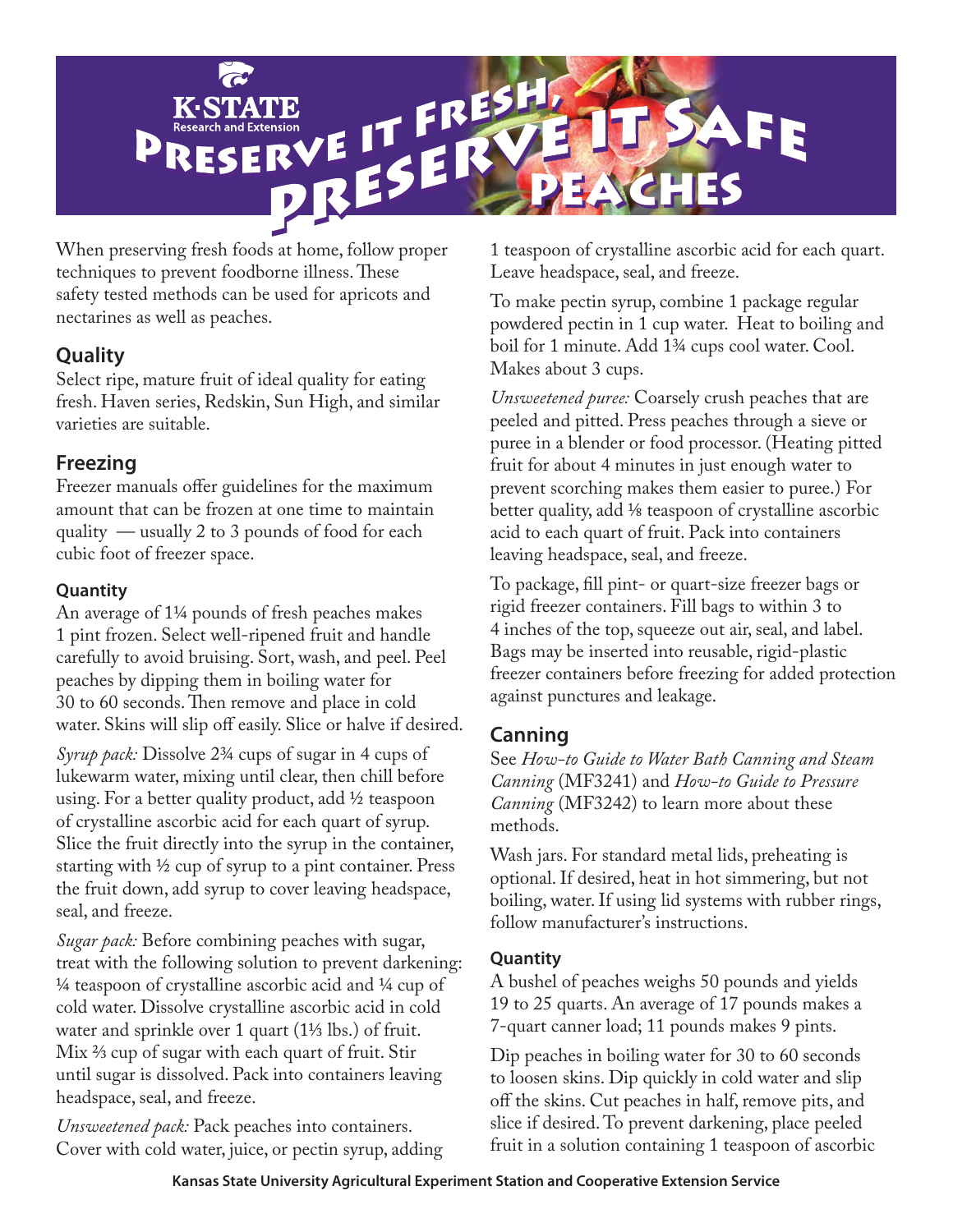acid crystals or six 500-milligram vitamin C tablets crushed in 1 gallon of water. Cover peaches with water, apple or white grape juice, or a very light, light, or medium syrup.

### **Sugar Syrup for Peaches**

|            |         | For 9-pint load |                 | For 7-quart load |                 |
|------------|---------|-----------------|-----------------|------------------|-----------------|
| Syrup type | % sugar | Water<br>(cups) | Sugar<br>(cups) | Water<br>(cups)  | Sugar<br>(cups) |
| Very light | 10      | $6\frac{1}{2}$  | $\frac{3}{4}$   | $10\%$           | $1\frac{1}{4}$  |
| Light      | 20      | 53/4            | $1\frac{1}{2}$  | 9                | $2\frac{1}{4}$  |
| Medium     | 30      | 5¼              | 2¼              | $8\frac{1}{4}$   | $3\frac{3}{4}$  |

*Hot pack:* Place drained fruit in syrup, juice, or water into a large saucepan and bring to a boil. Fill clean jars with hot fruit and cooking liquid, leaving ½ inch of headspace.

*Raw pack:* Raw packs make poor quality peaches. Fill jars with raw fruit, cut side down. Add hot water, juice, or syrup, leaving ½-inch headspace.

*Processing:* Wipe jar rims. Apply lids and rings fingertip-tight. Process in a water bath or steam canner according to Table 1, or in a pressure canner according to Table 2. Turn off heat and remove canner lid. If pressure canning, let canner depressurize naturally, remove lid. Let jars cool 5 minutes. Remove jars from canner; do not retighten bands. Cool completely, check seals, label and store.

## **Peach Pie Filling**

Clear Jel<sup>®</sup> is a starch modified to produce excellent sauce consistency even after the fillings are canned and baked. Instant Clear Jel® is not recommended. Other available household starches break down, causing a runny sauce consistency when used in these pie fillings. Clear Jel® is available from bulk food stores or online retailers.

Because the variety of fruit may alter the flavor of a fruit pie, make a single quart of filling first. Make a pie with it and serve. Then adjust the sugar and spices in the recipe to suit your personal preference. Do not alter the amount of lemon juice because it helps to ensure the safety and storage stability of the fillings. If the filling is too tart, add more sugar to taste.

Each canned quart of pie filling makes one 8- to 9-inch pie. The fillings may be used as toppings on desserts or pastries.

#### **Ingredients**

|                           | <b>Quantities needed for:</b> |                                    |  |  |  |
|---------------------------|-------------------------------|------------------------------------|--|--|--|
| <b>Ingredient</b>         | 1 quart                       | 7 quarts                           |  |  |  |
| Fresh sliced peaches      | 31/2 cups                     | 6 quarts                           |  |  |  |
| Granulated sugar          | 1 cup                         | 7 cups                             |  |  |  |
| Clear Jel <sup>®</sup>    | $\frac{1}{4}$ cup + 1 tbsp.   | 2 cups $+$ 3 tbsp.                 |  |  |  |
| Cold water                | 3/4 cup                       | 51/ <sub>4</sub> cups              |  |  |  |
| Cinnamon (optional)       | $\frac{1}{8}$ tsp.            | 1 tsp.                             |  |  |  |
| Almond extract (optional) | $\frac{1}{8}$ tsp.            | 1 tsp.                             |  |  |  |
| Bottled lemon juice       | 1⁄4 cup                       | 1 <sup>3</sup> / <sub>4</sub> cups |  |  |  |

#### **Procedure**

Peel the peaches. To loosen skins, submerge the peaches in boiling water for 30 to 60 seconds, then place them in cold water for 20 seconds. Slip off skins and slice into ½-inch wide slices. Place the slices in water containing one teaspoon of ascorbic acid crystals or six 500-milligram vitamin C tablets (crushed) in one gallon of water to prevent browning. For fresh fruit, place 6 cups at a time in 1 gallon of boiling water. Boil each batch 1 minute after the water returns to a boil. Drain but keep the heated fruit in a covered bowl or pot.

Combine sugar, Clear Jel®, water, and, if desired, cinnamon or almond extract in a large kettle. Stir and cook on medium high heat until the mixture thickens and begins to bubble. Add lemon juice and boil the sauce one minute more, stirring constantly. Fold in drained peach slices and continue to heat for 3 minutes, then fill jars with the mixture leaving 1 inch head space.

Process in a boiling water canner or steam canner according to Table 1. Turn off heat and remove canner lid. Let jars cool 5 minutes. Remove jars from canner; do not retighten bands. Cool completely, check seals, label and store.

### **Peach Jam**

*Yield:* 8 half-pint jars

- 2 quarts crushed, peeled peaches
- $\frac{1}{2}$  cup water
- 6 cups sugar

### **Procedure**

Combine peaches and water; cook gently for 10 minutes. Add sugar; slowly bring to a boil, stirring occasionally until the sugar dissolves. Cook rapidly until thick, about 15 minutes, stirring frequently to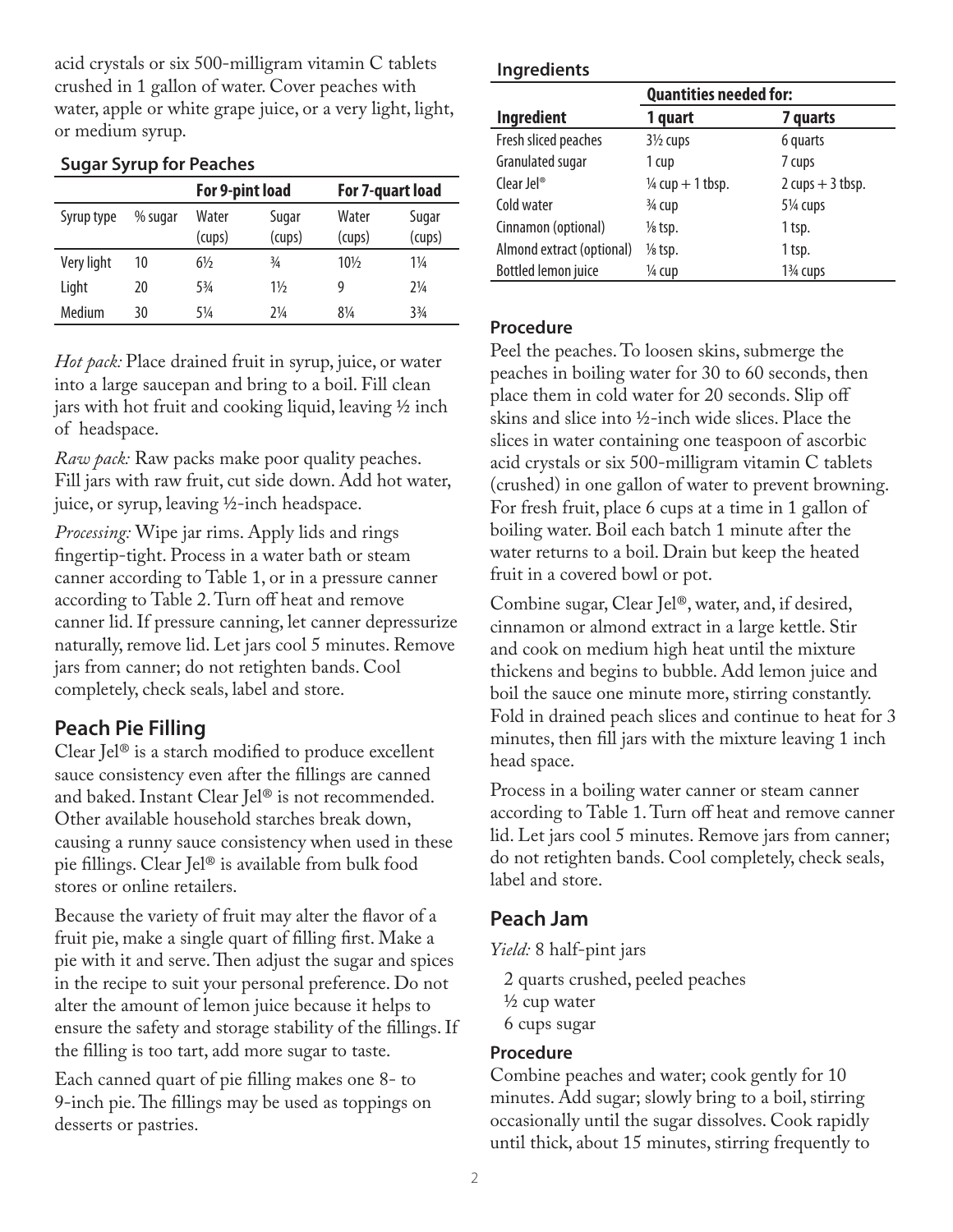prevent sticking. Pour hot jam into hot jars, leaving ¼ inch of head space. Wipe jar rims. Apply lid and ring fingertip-tight.

Process in a boiling-water bath or steam canner according to the directions in Table 1. Turn off heat and remove canner lid. Cool jars for 5 minutes and remove from canner. Do not retighten bands. Cool completely, check seals, label, and store.

For spiced peach jam, tie the following ingredients in a cheesecloth and add during cooking:

1 teaspoon whole cloves

1 stick cinnamon (3-inch piece)

½ teaspoon whole allspice

Remove spice bag before pouring jam into hot jars. Process as directed for peach jam.

# **Peach Butter**

*Yield:* About 8 half-pint or 4 pint jars

4 to 4½ pounds peaches (about 18 medium) 4 cups sugar

*To prepare pulp*: Wash and blanch peaches. Put peaches in cold water. Peel, pit, and slice. Combine peaches and  $\frac{1}{2}$  cup water in a large saucepot. Simmer until soft. Puree using a food processor or food mill, being careful not to liquefy. Measure 2 quarts peach pulp.

*To make butter*: Combine peach pulp and sugar in a large saucepot. Cook until thick enough to round up on a spoon. As mixture thickens, stir frequently to prevent sticking. Ladle hot butter into hot jars, leaving 1/4 inch of headspace. Remove air bubbles. Wipe jar rims. Apply lid and ring fingertip-tight. Process in a boilingwater canner or steam canner according to Table 1. Turn off heat and remove canner lid. Let jars cool 5 minutes. Remove jars from canner; do not retighten bands. Cool completely, check seals, label and store.

*Variation*: For spiced peach butter add <sup>1</sup>/2 to 1 teaspoon each of ginger, nutmeg and cinnamon or any combination of these spices when adding sugar.

# **Peach Salsa**

*Option:* Mangoes can be used in place of peaches

*Yield:* About 6 half-pint jars

6 cups diced hard, underripe yellow peaches 1½ cups diced red bell pepper ½ cup finely chopped yellow onion ½ teaspoon crushed red pepper flakes

2 teaspoons finely chopped garlic 2 teaspoons finely chopped ginger 1 cup light brown sugar 1¼ cups cider vinegar (5%)  $\frac{1}{2}$  cup water

Wash all produce well. Peel and chop peaches into  $\frac{1}{2}$ -inch cubes. Dice bell pepper into  $\frac{1}{2}$ -inch pieces. Finely chop yellow onions.

Combine all ingredients in an 8-quart Dutch oven or stockpot. Bring to a boil over high heat, stirring to dissolve sugar. Reduce to simmering, and simmer for 5 minutes.

Fill clean, hot half-pint jars. Cover with hot liquid, leaving ½ inch of headspace. Remove air bubbles and adjust headspace if needed. Wipe rims of jars with a damp, clean paper towel; apply two-piece metal canning lids. Process in a boiling water canner or steam canner according to the directions in Table 1. Turn off heat and remove canner lid. Let jars cool 5 minutes. Remove jars from canner; do not retighten bands. Cool completely, check seals, label, and store.

### **After Processing**

Remove the screw bands and check the lid seals. If the center of the lid is indented, wash, dry, label, and store the jar in a clean, cool, dark place. If the lid is unsealed, examine and replace the jar if defective, use a new lid, and reprocess as before. Wash the screw bands and store separately. Home-canned foods are best if consumed within a year.

# **Problems and Solutions**

**1. Why do peach pieces float to the top of jam?** The fruit was either not ripe enough, not crushed into small pieces, not cooked long enough, or not packed properly into the jars.

### **2. What causes canned peaches to float?**

The fruit is lighter than the sugar syrup. Use firm, ripe fruit. Use the hot pack method to remove air from the fruit. Use a light or medium syrup instead of a heavy syrup. Pack fruit as close as possible and release trapped air before applying the lid.